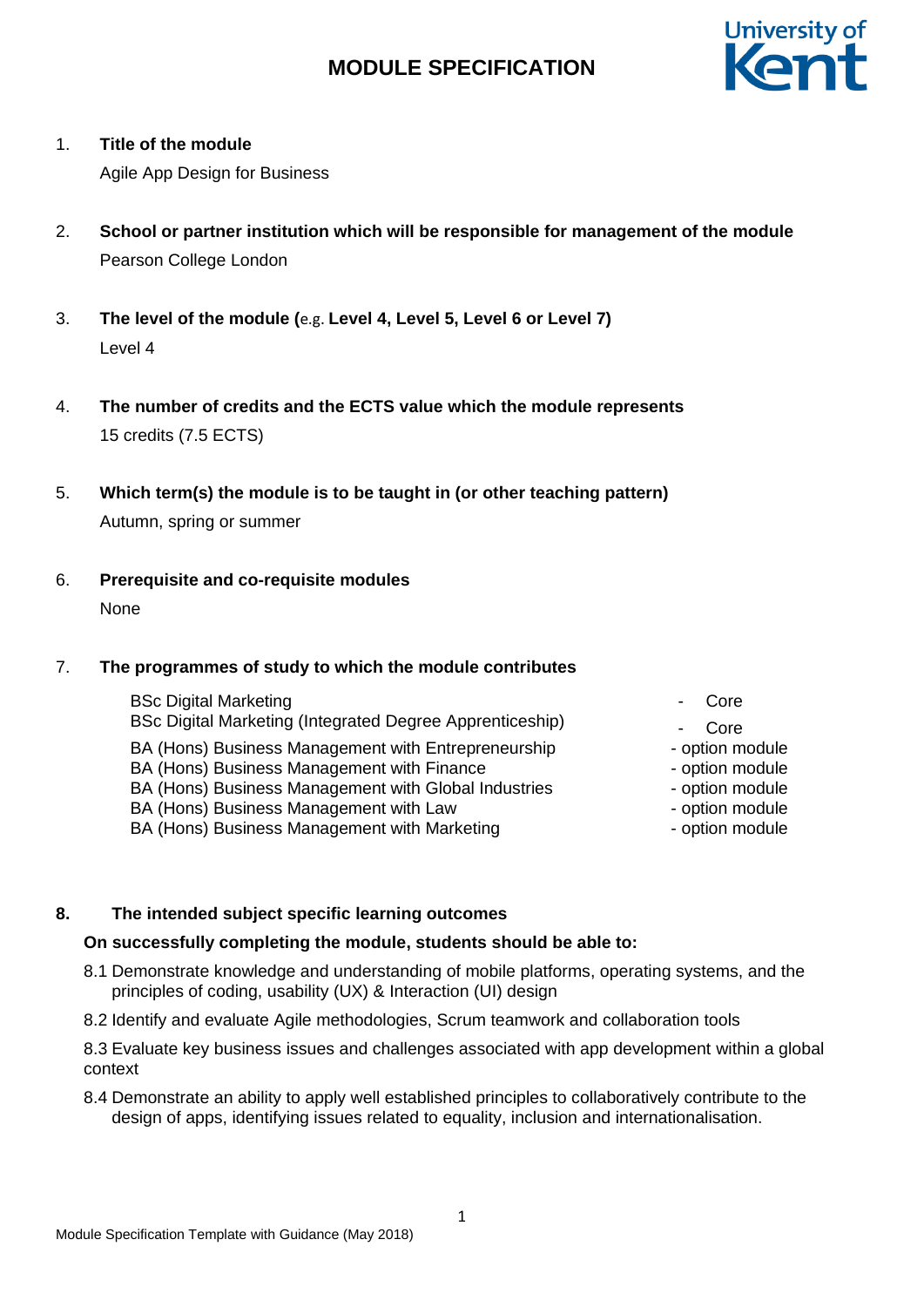

#### 9. **The intended generic learning outcomes**

#### **On successfully completing the module, students should be able to:**

9.1 Communicate and actively listen at all levels

9.2 Demonstrate business disciplines and compliance with procedures and principles to ensure work is of high quality and fit for purpose, with high attention to detail and the ability to work to deadlines

9.3 Show integrity and respect for confidentiality and data security in work and personal situations.

9.4 Be enthusiastic and have a thorough and flexible approach to work

9.5 Demonstrate logical thinking and a creative approach to problem solving to systematically analyse and apply structured techniques to complex systems and situations.

## **10. A synopsis of the curriculum**

#### *Module Aims*

The rapid emergence and widespread adoption of devices such as smart phones and tablets have opened the doors for a new generation of mobile applications and services. Examples include the use of smart phones for mobile health applications, location-based services, and the remote monitoring of critical infrastructure. In this module, students will learn hands-on about mobile development environments, the different mobile platforms and operating systems, and the constraints and challenges in mobile application development. Students will also examine the case for and against outsourcing and explore issues related to marketing, monetisation and app store optimisation This module encourages students to learn the basics of coding either for IOS, Android or Hybrid apps, to learn about Usability design (UX) and to gain relevant skills to allow them to work productively in an agile professional app development environment whether as an independent app developer or part of a corporate team.

Overview of syllabus:

- Mobile operating systems and hardware: deciding which mobile platform e.g. Android, iPhone, iPad, Windows, Hybrid to develop for and why
- Agile and Scrum methodology: exploring Agile ways of working as a team that are responsive and self-organising
- Mobile Applications Programming: understanding key generic coding concepts and what the Software Development Kit (SDK) and libraries are and how they are used
- User interface (UI) and User experience (UX) design and prototyping: utilising wireframes/storyboarding, user stories, colours and fonts and prototyping tools, Hadoop, and Bluemix
- Deployment: understanding app marketing, monetisation and app store optimisation issues.

## **11. Reading list (Indicative list, current at time of publication. Reading lists will be published annually)**

Smyth, A. (2018) "Android Studio 3.2 Development Essentials - Android 9 Edition: Developing Android 9 Apps Using Android Studio 3.2, Java and Android Jetpack" Payload Media – ebook

Leung, T. (2017) "Beginning PowerApps: The Non-Developers Guide to Building Business Mobile Applications" Apress - ebook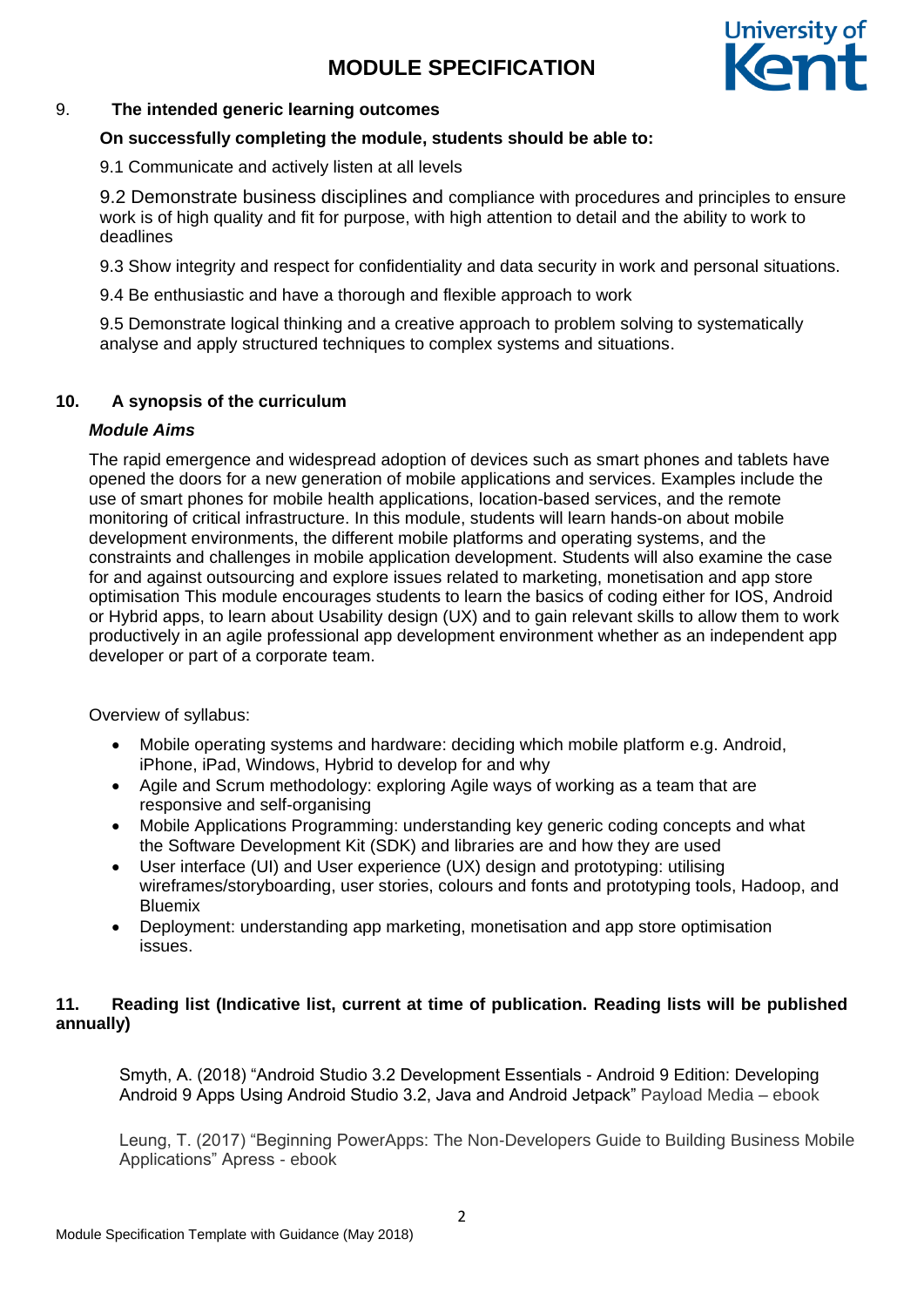

# **12. Learning and teaching methods**

Total contact hours: 25 Total private study hours: 125 Total module hours: 150

## **13. Assessment methods**

- 13.1. Main assessment methods
- 1) Individual project presentation / demonstration (5 mins) (50% of final grade)
- 2) Individual 1000 word blog 50%

#### 13.2 Reassessment methods

# **14. Map of module learning outcomes (sections 8 & 9) to learning and teaching methods (section 12) and methods of assessment (section 13)**

| <b>Module learning outcome</b>                           | 8.1 | 8.2                       | 8.3                       | 8.4 | 9.1 | 9.2 | 9.3                       | 9.4 | 9.5 |
|----------------------------------------------------------|-----|---------------------------|---------------------------|-----|-----|-----|---------------------------|-----|-----|
| Learning/ teaching method                                |     |                           |                           |     |     |     |                           |     |     |
| <b>Private Study</b>                                     |     |                           |                           |     |     |     |                           |     |     |
| Lectures                                                 | X   | X                         | $\boldsymbol{\mathsf{X}}$ | X   | X   | X   | X                         | X   | X   |
| <b>Seminars</b>                                          | X   | X                         | X                         | X   | X   | X   | X                         | X   | X   |
| Hackathon                                                | X   | $\boldsymbol{\mathsf{X}}$ |                           | X   | X   | X   | X                         | X   | X   |
| App Jam (peer review & skills<br>exchange)               | X   | $\boldsymbol{\mathsf{X}}$ |                           | X   | X   | X   | X                         | X   | X   |
| <b>Assessment method</b>                                 |     |                           |                           |     |     |     |                           |     |     |
| 5 Minute Individual Video<br><b>YouTube Presentation</b> | X   | $\boldsymbol{\mathsf{X}}$ |                           |     | X   | X   | $\boldsymbol{\mathsf{X}}$ | X   | X   |
| 1000 Word Individual Blog                                |     |                           | X                         | X   |     |     |                           |     |     |